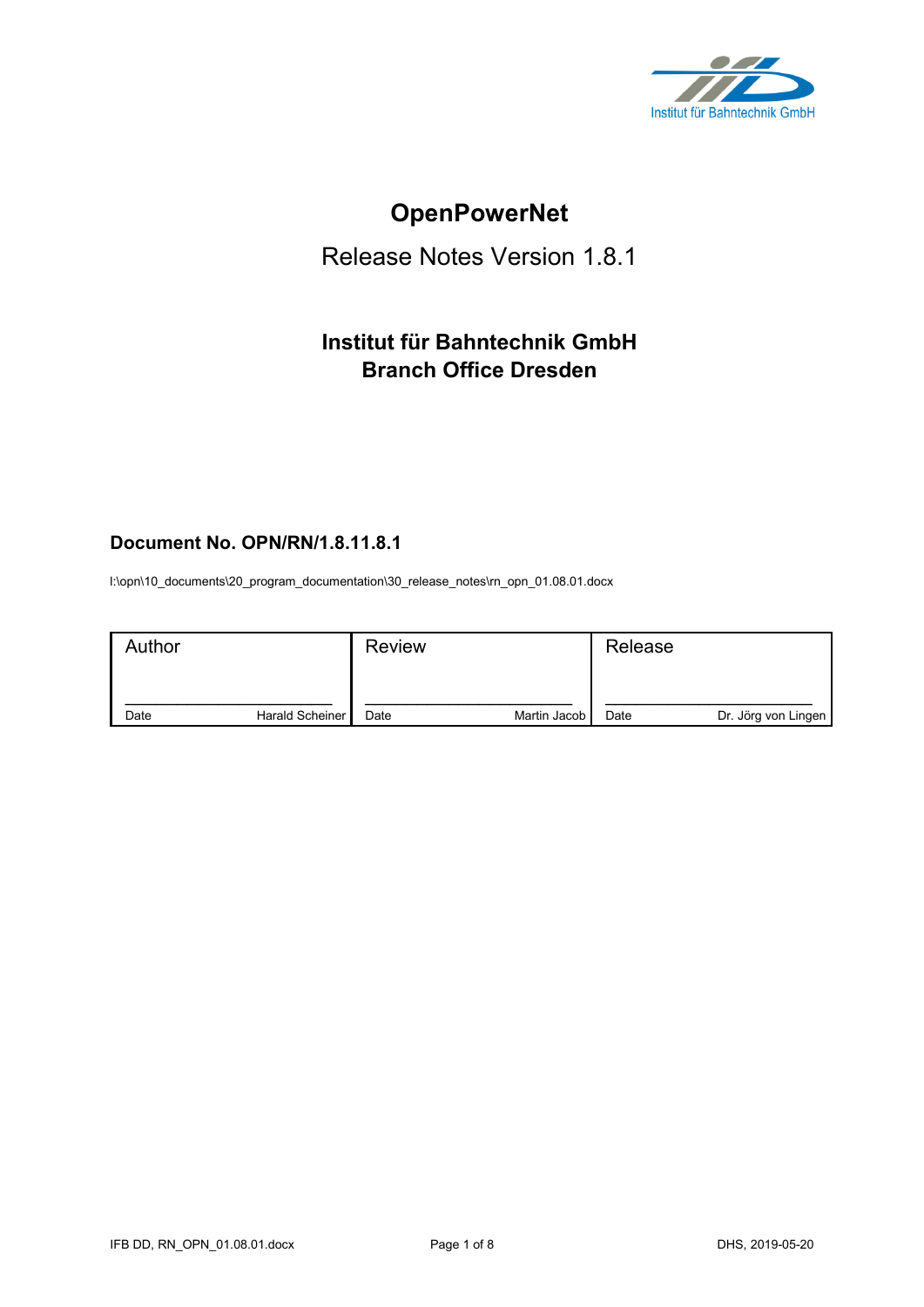### **1 Introduction**

#### **1.1 Overview**

The purpose of this document is to describe the changes and the status of OpenPowerNet version 1.8.1. The document contains:

- o List of delivered files on DVD,
- o Description of the main functionality,
- o Any restrictions known,
- o List of corresponding documentation and
- o Known issues.

## **1.2 Configuration**

See document Installation Instruction version 1.8.1 for required third-party software versions.

#### **1.3 Acronyms and abbreviations**

The following abbreviations are used within this document.

| <b>Abbreviation</b> | <b>Description</b>                |
|---------------------|-----------------------------------|
| 2AC                 | 2 Phase AC                        |
| <b>AC</b>           | <b>Alternating Current</b>        |
| <b>ATM</b>          | <b>Advance Train Module</b>       |
| <b>DC</b>           | <b>Direct Current</b>             |
| <b>DVD</b>          | <b>Digital Versatile Disk</b>     |
| <b>EFE</b>          | <b>Engine File Editor</b>         |
| <b>GUI</b>          | <b>Graphical User Interface</b>   |
| <b>NMMV</b>         | Network Model Microscopic Viewer  |
| <b>OCS</b>          | <b>Overhead Catenary System</b>   |
| <b>ODBC</b>         | <b>Open Database Connectivity</b> |
| <b>OPN</b>          | <b>OpenPowerNet</b>               |
| <b>OT</b>           | OpenTrack                         |
| <b>PDF</b>          | <b>Portable Document Format</b>   |
| <b>PSC</b>          | <b>Power Supply Calculation</b>   |
| SoC                 | State of Charge                   |
| <b>VLD</b>          | <b>Voltage Limiting Device</b>    |
| <b>XML</b>          | Extensible Markup Language        |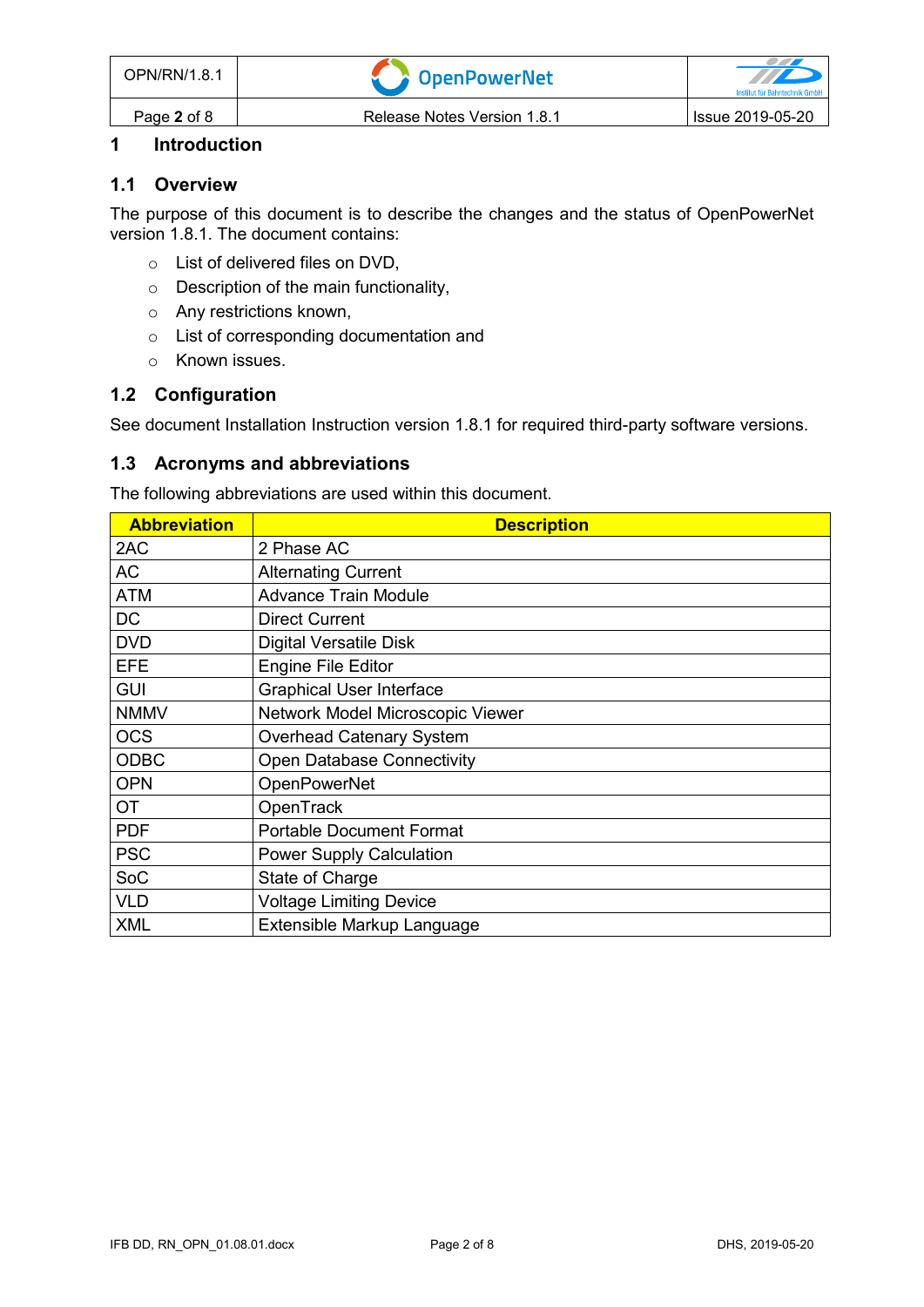| OPN/RN/1.8.1                  | <b>OpenPowerNet</b>                                                                                                                                                                                                                                                                                                                                                                                             | $\overline{U}$<br>Institut für Bahntechnik GmbH |  |  |
|-------------------------------|-----------------------------------------------------------------------------------------------------------------------------------------------------------------------------------------------------------------------------------------------------------------------------------------------------------------------------------------------------------------------------------------------------------------|-------------------------------------------------|--|--|
| Page 3 of 8                   | Release Notes Version 1.8.1                                                                                                                                                                                                                                                                                                                                                                                     | Issue 2019-05-20                                |  |  |
| List of files on DVD delivery |                                                                                                                                                                                                                                                                                                                                                                                                                 |                                                 |  |  |
|                               | OPN InstallationInstruction 1.8.1.pdf<br>$\bigcap_{i=1}^{n} M_i$ , $\bigcup_{i=1}^{n} \bigcup_{i=1}^{n} M_i$ , $\bigcap_{i=1}^{n} \bigcup_{i=1}^{n} \bigcap_{i=1}^{n} \bigcap_{i=1}^{n} \bigcap_{i=1}^{n} \bigcap_{i=1}^{n} \bigcap_{i=1}^{n} \bigcap_{i=1}^{n} \bigcap_{i=1}^{n} \bigcap_{i=1}^{n} \bigcap_{i=1}^{n} \bigcap_{i=1}^{n} \bigcap_{i=1}^{n} \bigcap_{i=1}^{n} \bigcap_{i=1}^{n} \bigcap_{i=1}^{n$ |                                                 |  |  |

OPN ModellingCheckList 1.8.1.pdf OPN ReleaseNotes 1.8.1.pdf OPN\_UserManual\_1.8.0.pdf OpenPowerNet\my.ini OpenPowerNet\createUser.bat OpenPowerNet\OpenPowerNet-1.8.1.zip OpenTrack\OpenTrack.V\_1.9.5.2019-05-02.Ph34fD.zip ThirdPartyPrograms\ required by OpenPowerNet, see Installation Instructions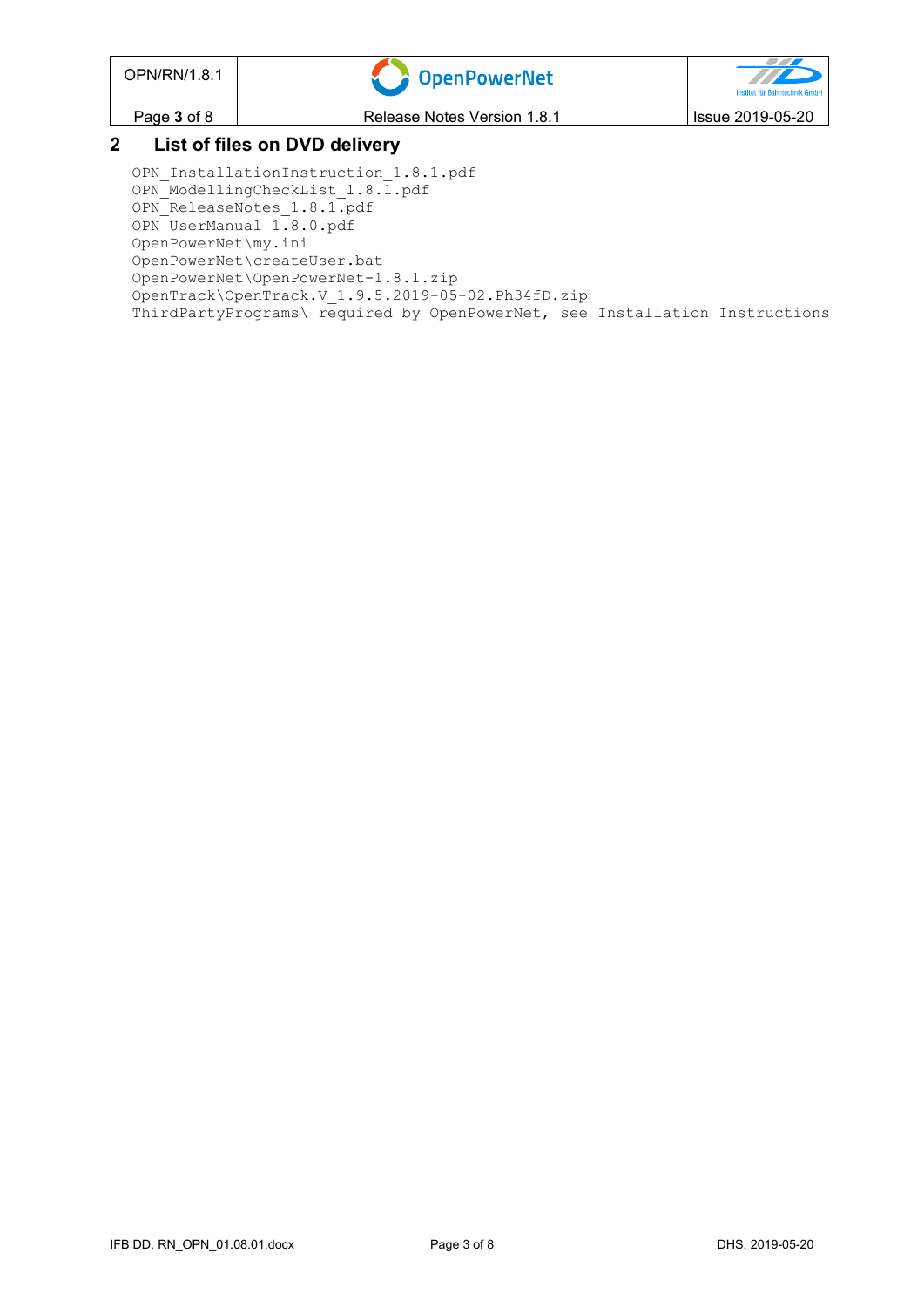| OPN/RN/1.8.1       | <b>CopenPowerNet</b>        | Institut für Bahntechnik GmbH |
|--------------------|-----------------------------|-------------------------------|
| Page <b>4</b> of 8 | Release Notes Version 1.8.1 | lssue 2019-05-20              |

### **3 Main functionality**

OpenPowerNet version 1.8.1 has the following main functionality:

- Calculation of AC, 2AC and DC power supply system,
- Calculation of magnetic coupling of conductors is done internally,
- Possible electrical network configurations include, but are not limited to:
	- o Highspeed railway,
	- $\circ$  Freight railway,
	- $\circ$  Metro systems with OCS or 3<sup>rd</sup>/4<sup>th</sup> rail,
	- o Monorail systems,
	- o Tram networks,
	- o Trolleybus networks,
	- o Battery buses with charging station.
- AC / 2AC power supply models:
	- o Transformer,
	- o Converter (SFC),
	- o Auto transformer,
	- o Booster transformer,
- DC power supply models:
	- o Rectifier/Inverter,
- Stationary energy storage for stabilisation of line voltage and energy saving,
- Voltage limiting device model to limit the touch voltage,
- Calculation of tractive effort with retroactive effect to the railway operation simulator OpenTrack,
- Consideration of regenerative braking,
- Consideration of tractive and braking current limitation,
- Consideration of power factor at vehicle pantograph,
- Calculation of electrical engines with single or multiple propulsion systems,
- Division of power consumption for multiple train operating companies,
- Evaluation of engine energy storage charging from regenerative braking and/or catenary,
- Evaluation of catenary-free operation,
- Consideration of coasting behaviour of the courses,
- Consideration of changing train mass at station stops,
- Calculation of short circuit currents,
- Quick evaluation of network structure using constant current engine model,
- Visualisation of results using prepared Excel-Files and
- Visualisation of results using the automated analysis of the Analysis Tool generating Excel and PDF files for:
	- o Minimum pantograph voltage,
	- o Maximum touch voltage,
	- o Maximum leakage current,
	- o Substation: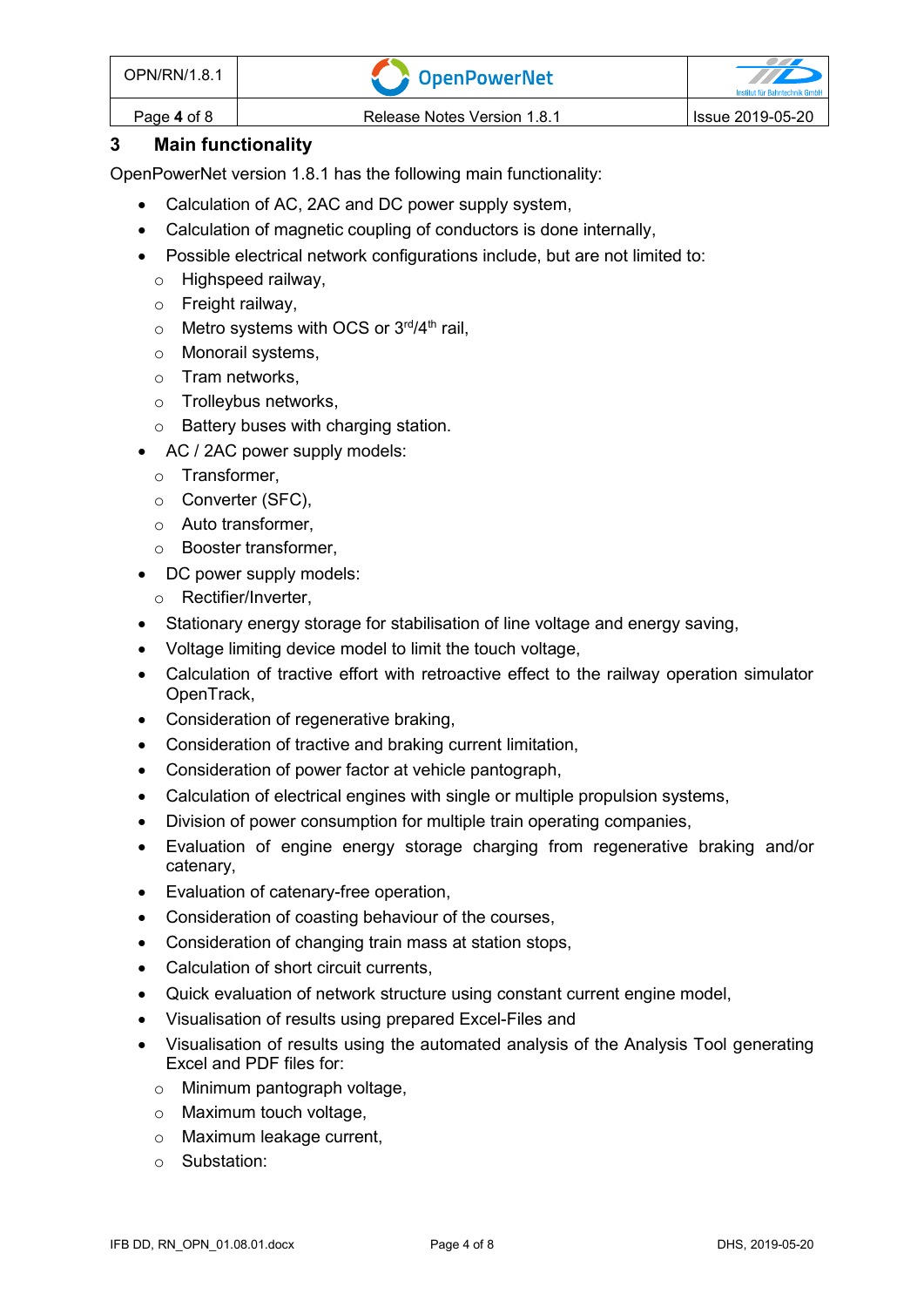| OPN/RN/1.8.1 | CopenPowerNet               | <b>TTP</b><br>Institut für Bahntechnik GmbH |
|--------------|-----------------------------|---------------------------------------------|
| Page 5 of 8  | Release Notes Version 1.8.1 | Issue 2019-05-20                            |

- <span id="page-4-0"></span> $\blacksquare$  Feeder current versus time and as TRLPC<sup>1</sup>,
- Busbar voltage versus time,
- Power (P,Q,S) versus time and as TRLPC for input, output and total (per substation and total of all substations of a network),
- Power factor versus time,
- o Magnetic Field as flux density (B-field) and field strength (H-field),
- $\circ$  [C](#page-4-0)onductor and connector current versus time and as TRLPC<sup>1</sup>,
- $\circ$  Voltage versus time and as TRLPC<sup>[1](#page-4-0)</sup>,
- o Energy overview,
- o Vehicle specific charts,
- o Vehicle specific overview

<sup>1</sup> The **T**ime-**R**ated **L**oad **P**eriods **C**urve (TRLPC) shows the maximum or minimum of a set of varying window-size averages where the window time duration is defined by the x-axis value.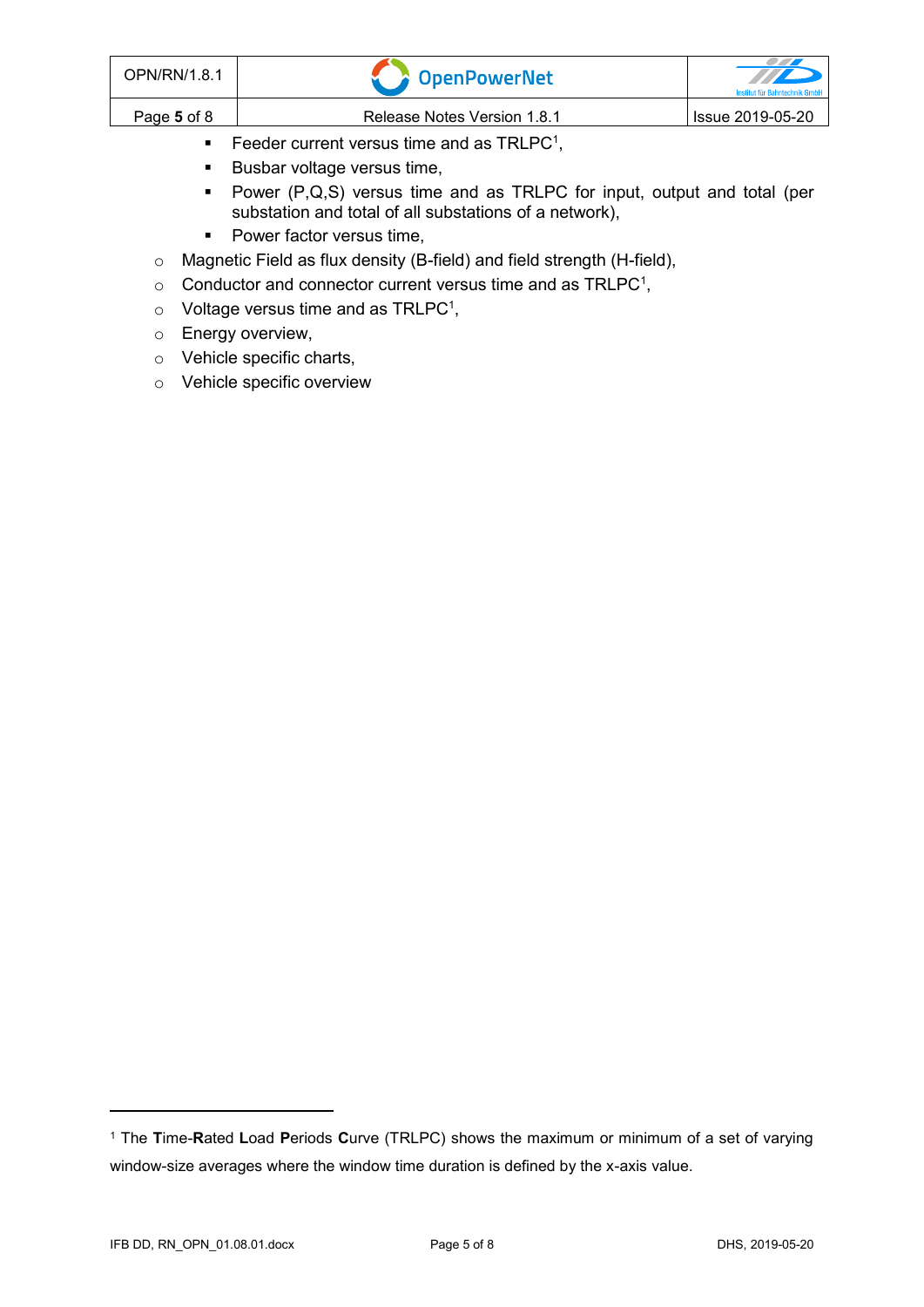#### **4 Changes since version 1.8.0**

#### **4.1 New features**

This is a bugfix release, so there are only a few minor new features.

- PSC
	- $\circ$  The internal resistance of the Rectifier model may now be negative.

#### **4.2 Changes to OpenTrack-OpenPowerNet interface**

Starting from OpenTrack 1.9.5.2019-04-08, the cosimulation interface has changed slightly. OpenTrack will not wait anymore to receive the ready4Simulation request from OpenPowerNet. If a newer OT is used together with an older OPN, the OT host and port settings in OPN should be changed to use OPN server host and port as destination to prevent error messages. If an older OT is used together with a newer OPN, it might be necessary to press pause and start in the OT simulation controller.

The change should improve stability of the communication during simulation start and makes the reverse connection from OPN to OT obsolete.

OpenPowerNet 1.8.1 is released together with OpenTrack version 1.9.5 (2019-05-02).

#### **4.3 Bugfixes**

- PSC
	- $\circ$  The device identification string in some of the console messages could be wrong (e.g. substation/substation/device instead of network/substation/device).
	- $\circ$  Parsing the network model could result in error message INT-E-253 (Node is already used in a SubNet).
- GUI
	- o A warning "Commands should really have a category" was displayed in the error log.
- NMMV
	- $\circ$  Network sections with wayside energy storage could be incorrectly displayed as lacking power supply.
	- $\circ$  Position of substation switches was not at the corresponding connector.
	- o Busbar order in substation layout was nondeterministic.
	- o Busbar position in substation layout was nondeterministic.
	- o Device width is now corresponding to string length of device name.
	- o Paddings between device/busbar name and edge are now rendered correctly.
- Analysis
	- $\circ$  Vehicles: Create the histogram output pdf files even if only Excel output but no pdf output is selected on the General tab of the selection editor.
	- $\circ$  Vehicle charts: Creation of aggregation charts of type f(t) could fail if a split chart (default split at 3h) did not contain any vehicle data.
	- o Creation of output folders could fail if some elements like Network used Unicode characters.
	- $\circ$  Trying to apply text format to Excel cell content with more than 266 characters could result in an endless loop.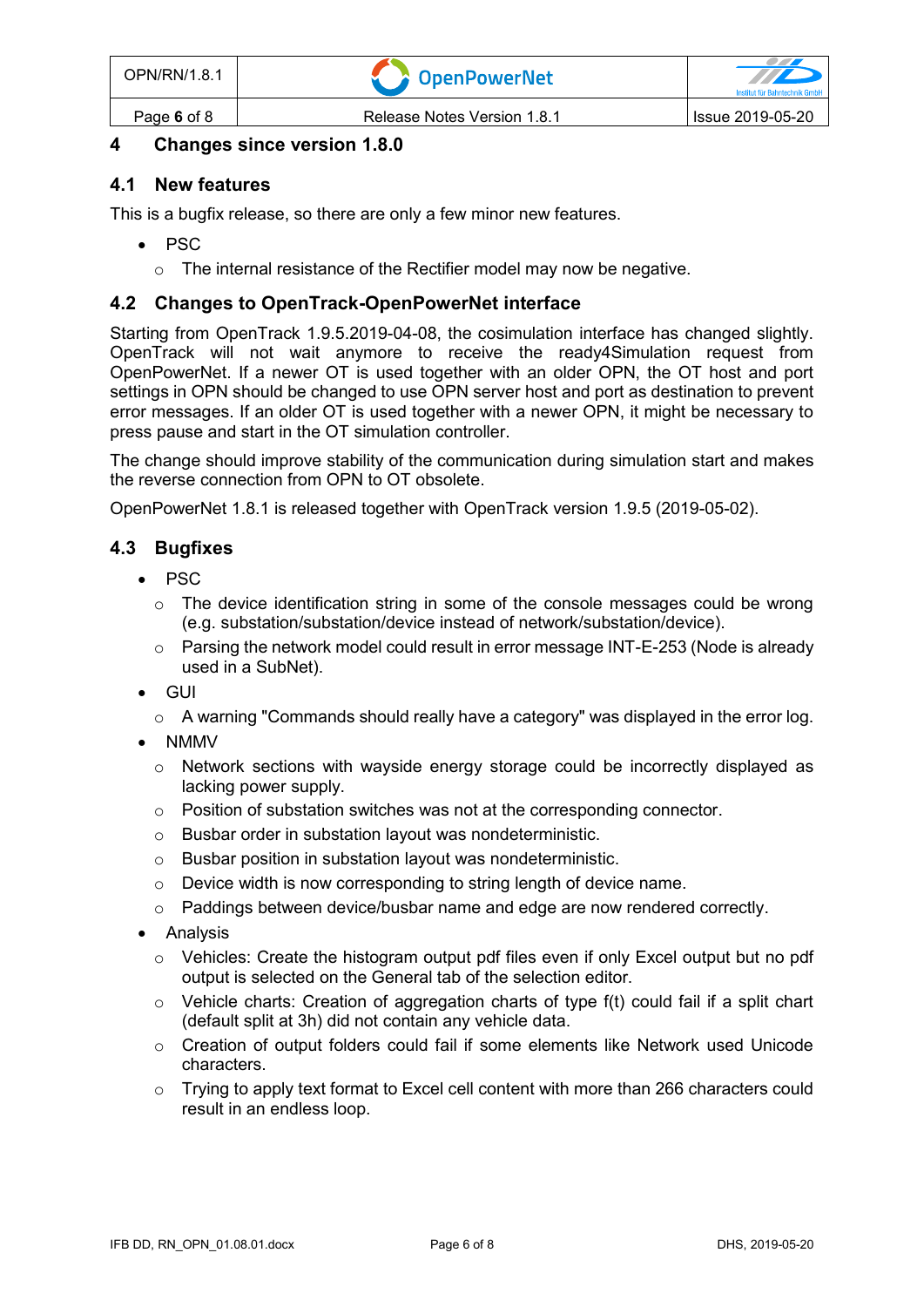| OPN/RN/1.8.1 | <b>COPENDER STATE</b>       | $\mathbb{Z} \mathbb{Z}$<br><b>Institut für Bahntechnik GmbH</b> |
|--------------|-----------------------------|-----------------------------------------------------------------|
| Page 7 of 8  | Release Notes Version 1.8.1 | Issue 2019-05-20                                                |

- o Replace incompatible characters in Excel sheet names. If there should be incompatible characters in course names, these Excel sheets will be named Course\_<CourseIdx>\_<EngineIdx>.
- o Saving Excel files could fail for some localised versions of Excel, particularly with asian character set.
- $\circ$  Substations: If TRLPC chart output was selected for devices but none of the TRLPC types (rms/mean/absmean) was selected, the output creation would fail with an "unhandled error" message.
- o Substations: Device aggregation and sum charts were created for substations with mixed device types although there was only 1 device per type.
- o Vehicle overview: The maximum loss power of an engine was not calculated if the engine did not have auxiliaries or energy storage. Also changed the description for P\_loss and E\_loss in the default preset to better separate them.
- $\circ$  Vehicle charts: Selected item on secondary y axis 1 was created on primary y axis if also an item on secondary y axis 2 was selected.
- o Vehicle charts: Creation of All Engines output could fail with error INT-W-522 (Data fields do not match) if one of the engines had a changed mass during its travel and others did not. The Excel datasheet output will always include a column for mass now.

#### **5 Known restrictions**

OpenPowerNet is tested with OpenTrack version 1.9.5 (2019-05-02) and should only be used with this version.

OpenPowerNet is a single user application. It is not tested to use the same database for multiple users at the same time.

#### **6 Version of corresponding documentation**

The following table lists the version of the documents related to OpenPowerNet 1.8.1.

| <b>Document</b>            | <b>Version</b> |
|----------------------------|----------------|
| I Installation Instruction | 1.8.1          |
| User Manual                | 1.8.0          |